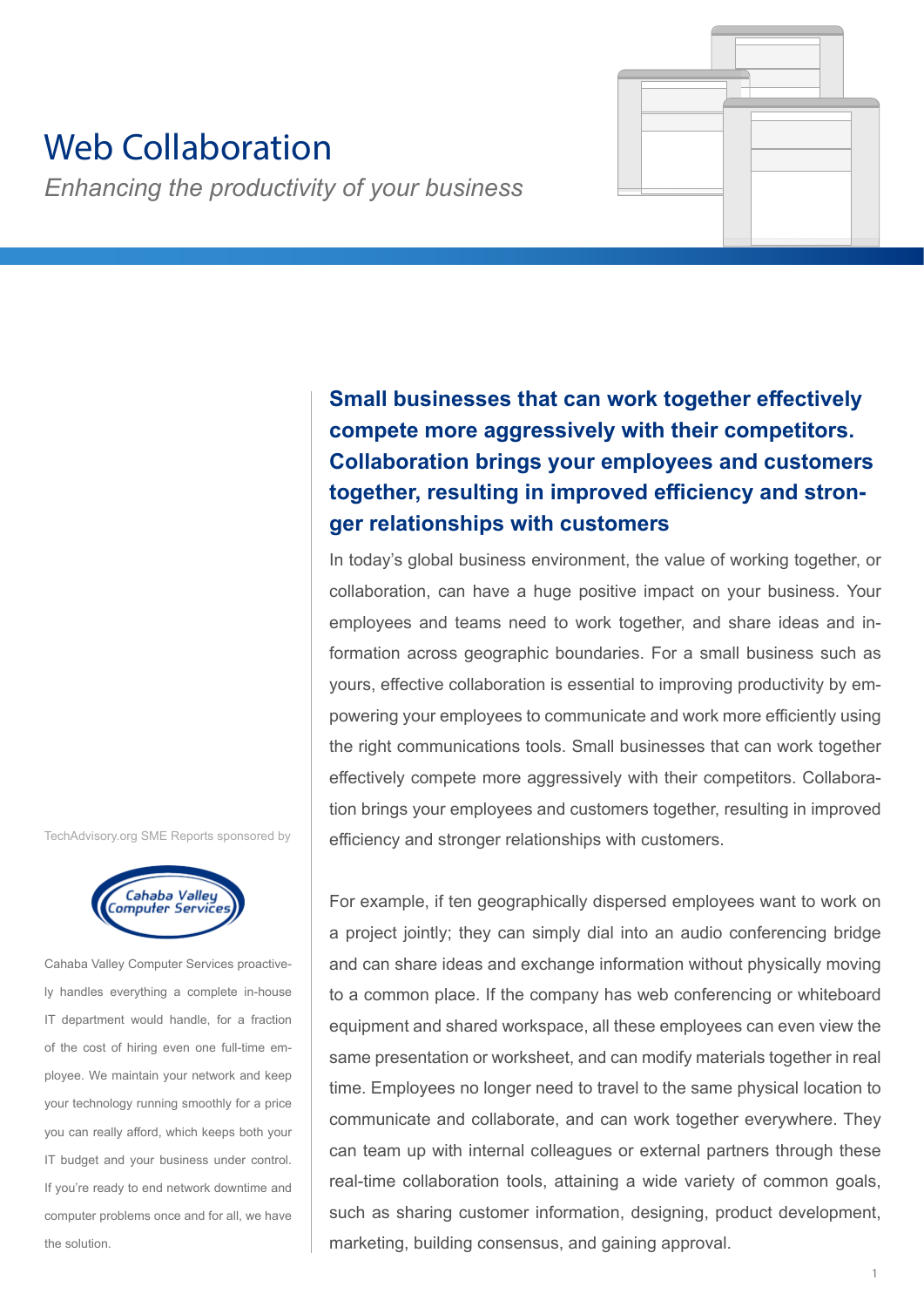## **2 Types of Collaboration Tools Synchronous and Asynchronous**

#### **Collaboration tools generally fall into two categories**

**Synchronous Tools:** Synchronous tools are presence-based, used when all parties are working at the same time but in different locations. These tools enable real-time communication similar to a face-to-face meeting, connecting people at a single point of time. This type of tool includes:

- Audio conferences
- Web conferences
- Video conferences
- Instant messages
- White boards
- Application sharing

Audio conferencing, a telephone connection between more than three people through audio connection, is useful for verbal discussions and dialogue. Web conferencing is the fastest growing collaboration tool–one that you could be using today. It connects people together from multiple locations and allows application and video sharing, and can include features such as content, polling, and white boarding. Presence-based instant messaging tools are useful for quick resolution of problems and issues.

**Asynchronous Tools:** Asynchronous tools enable communication over a period of time, allowing people to connect at each person's own convenience, and not necessarily at the same time. Some examples include:

- Messaging (e-mail)
- Discussion boards
- Web logs (Blogs)
- Shared Calendars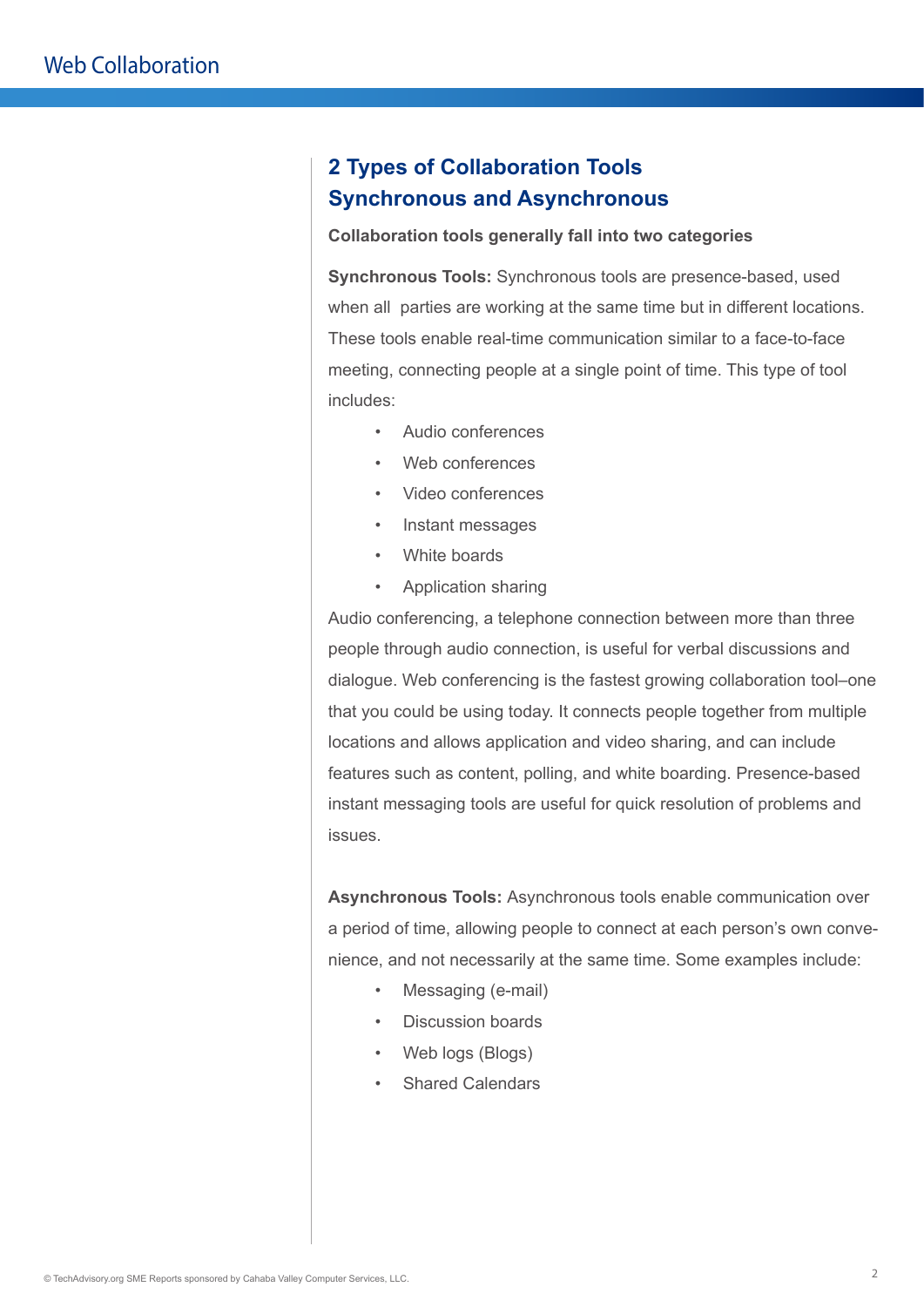"...<br>Wainhouse Research1... has highlighted that collaboration solutions such as audio, video, and web conferencing are reducing the need for travel eliminating airfare, taxi, and hotel expenses.<sup>"</sup>

1 Wainhouse Research "Competitive Advantage: The CEO's Guide to the Connected Enterprise",

2 A Frost & Sullivan White Paper, "Meetings around the World: The Impact of Collaboration on Business Performance,"

3 Wainhouse Research, "Collaboration with Teams and Partners: Achieving productivity Gains Inside and Outside Your Business,"

4 Wainhouse Research, "The Vital Role of Web Conferencing in Small & Medium Enterprises Users Reveal Key Applications and Their Value",

# **The Impact of Collaboration on Business Performance**

#### **Increased productivity and reduced costs**

Collaboration tools are enhancing business performance by increasing productivity and cutting costs. Collaboration solutions replace face-toface meetings. Wainhouse Research1 has highlighted that collaboration solutions such as audio, video, and web conferencing are reducing the need for travel – eliminating airfare, taxi, and hotel expenses. Eliminating travel also eliminates many hours and days of downtime away from the office, and reduces stress levels and wear and tear on the business and personal lives of employees.

#### **Improved communications and enhanced coordination**

Collaboration tools help facilitate faster and more effective communications. Presence-based instant messaging tools help employees access coworkers immediately, helping them to quickly resolve customers' problems. This increased efficiency results in higher customer satisfaction. Frost & Sullivan<sup>2</sup>, together with Verizon Business and Microsoft, conducted a research program to learn how collaboration impacts business performance. The results showed that high-quality collaboration has significant and positive impact on financial performance, labor productivity, customer satisfaction, and product quality, development, and innovation.

#### **What collaboration technologies do small businesses use?**

Collaboration technologies had their beginnings in telephone and e-mail, but these days they can include everything from intranet portals to videoconferencing. Instead of using separate sets of applications, companies are creating virtual workspaces by assembling these technologies together. While the trend is shifting toward real-time collaboration, asynchronous communications tools are still playing a vital role in organizational interaction. A survey conducted by independent market research firm Wainhouse Research<sup>3</sup> reveals that email clearly leads in daily usage, and web conferencing falls right behind audio conferencing as a daily or weekly tool. Wainhouse Research<sup>4</sup>